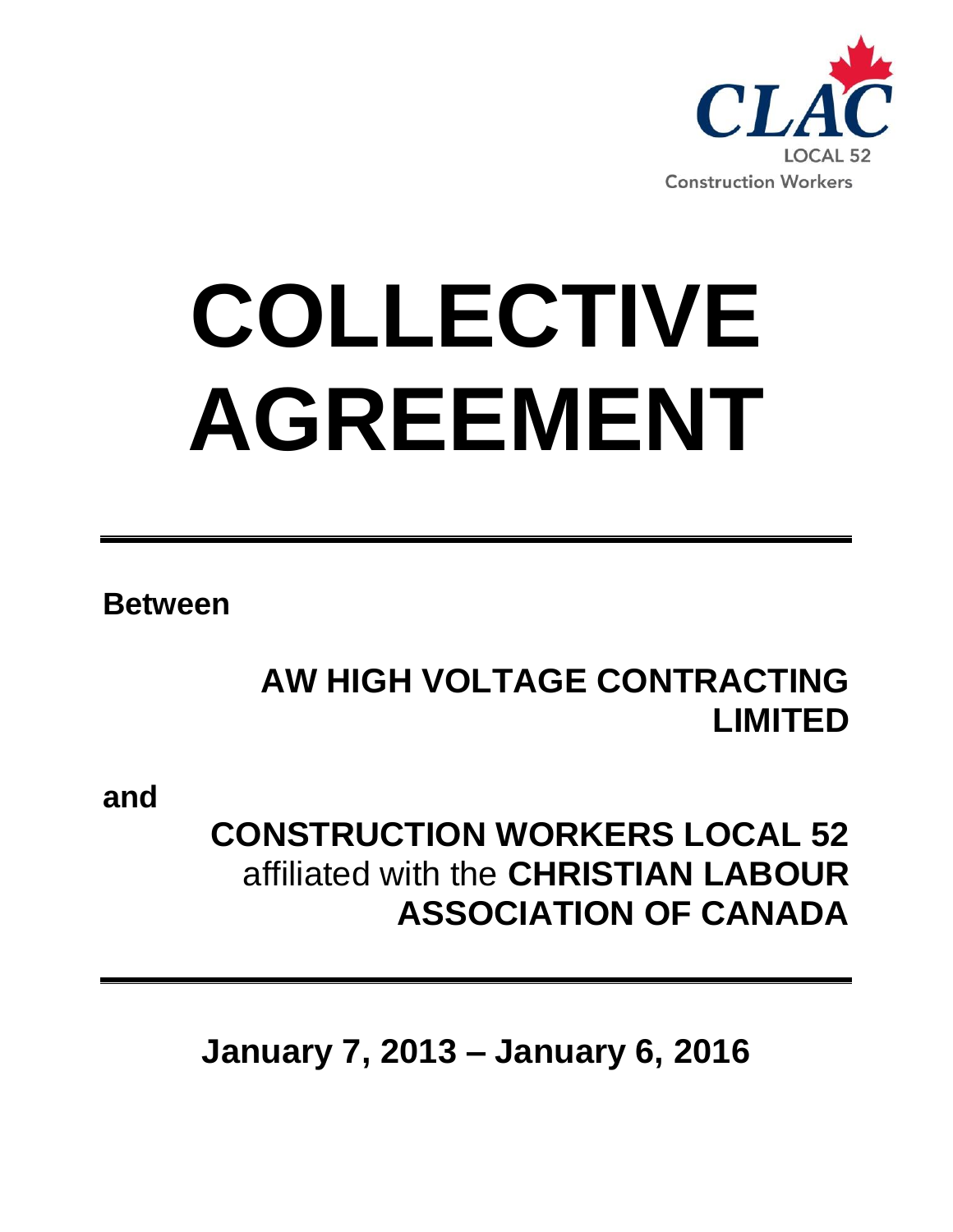#### **TABLE OF CONTENTS**

| <b>ARTICLE 14 - TRANSPORTATION</b> |
|------------------------------------|
|                                    |
|                                    |
|                                    |
|                                    |
|                                    |
|                                    |
|                                    |
|                                    |
|                                    |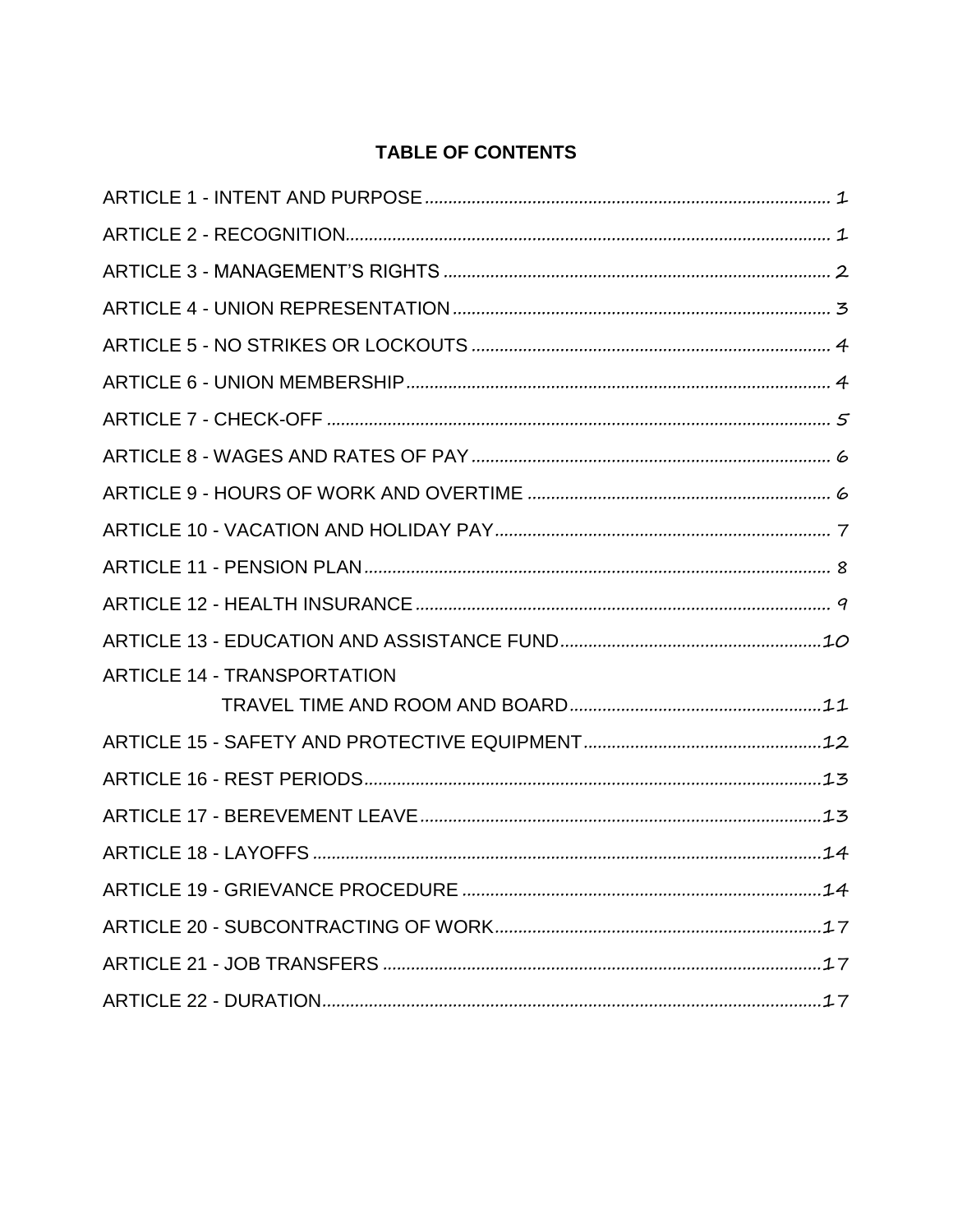#### **COLLECTIVE AGREEMENT**

**Between**

## **AW HIGH VOLTAGE CONTRACTING LIMITED (hereinafter referred to as "the Employer")**

**and**

#### **CONSTRUCTION WORKERS LOCAL 52** affiliated with the **CHRISTIAN LABOUR ASSOCIATION OF CANADA (hereinafter referred to as "the Union")**

#### **January 7, 2013 – January 6, 2016**

#### <span id="page-2-0"></span>**ARTICLE 1 - INTENT AND PURPOSE**

1.01 The general purpose of this Agreement is in the mutual interests of the Employer, the Union and the employees and is to provide for the effective operation of the Employer's business and to establish and maintain a satisfactory procedure to cover the settlement of differences arising out of this Contract, and to set forth those working conditions which have been negotiated.

## <span id="page-2-1"></span>**ARTICLE 2 - RECOGNITION**

- 2.01 The employer recognizes the Union as the exclusive bargaining agent of all of its employees engaged in the construction industry in the Province of Ontario, save and except non-working Foremen, persons above the rank of non-working Foreman.
- 2.02 The words "employee" or "employees" wherever used in this Agreement shall mean any or all of the employees in the bargaining unit as defined above, unless the context otherwise provides.
- 2.03 Non-working foremen and supervisory personnel shall not do the work normally performed by members of the bargaining unit if this means that existing employees will be laid off, remain on layoff, or if it means a reduction in working hours for these employees.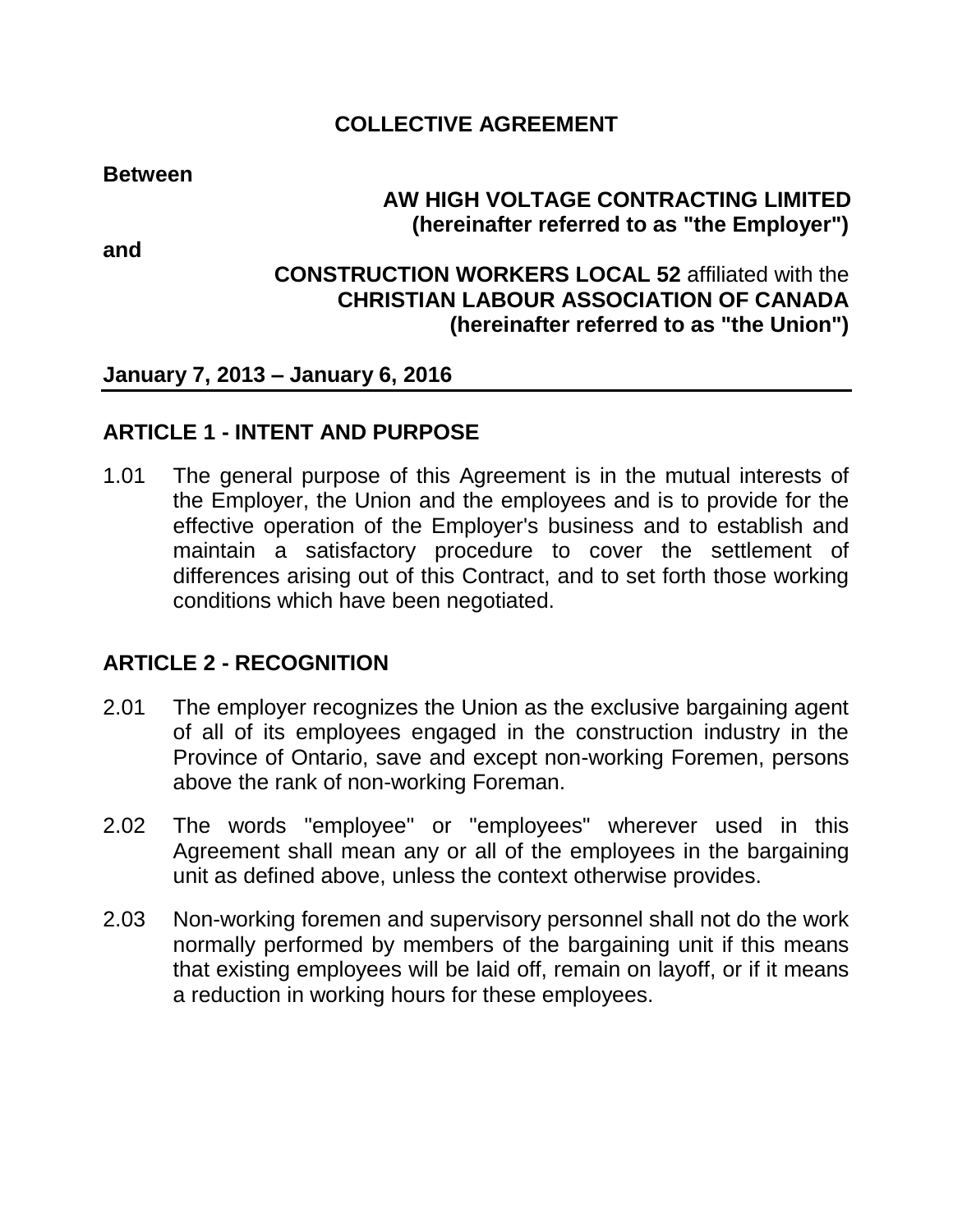#### <span id="page-3-0"></span>**ARTICLE 3 - MANAGEMENT'S RIGHTS**

- 3.01 Except as, and to the extent specifically modified by this Agreement, all rights and prerogatives of Management are retained by the Employer and remain exclusively within the rights of the Employer and its Management. Without limiting the generality of the foregoing, the Employer's rights include:
	- a. the right to maintain order, discipline and efficiency; to make, alter and enforce rules and regulations, policies and practices, to be obeyed by its employees; to discipline and discharge employees for just cause;
	- b. the right to select, hire and control the working force and employees; to transfer, assign, promote, demote, classify, layoff, recall, suspend and retire employees; to plan, direct and control operations; to select and retain employees for positions excluded from the bargaining unit and to transfer employees into the bargaining unit;
	- c. the right to operate and manage the Employer's business in order to satisfy its commitments and responsibilities, the right to determine the kind and location of business to be done by the Employer, the direction of the working forces, the scheduling of work, the number of shifts, the methods, processes and means by which work is to be performed, job content, quality and quantity standards, the right to use improved methods, machinery and equipment, the right to determine the number of employees needed by the Employer at any time, the number of hours to be worked, starting and quitting times; and generally, the right to manage the business of the Employer without interference are solely and exclusively the right of the Employer;
	- d. the sole and exclusive jurisdiction over operations, buildings, machinery, equipment shall be vested in the Employer.
- 3.02 The Company agrees that prior to implementing rules and regulations or policies and practices, it will provide the Union with a copy of such rules and regulations or policies and practices to allow the Union an opportunity to make representations to the Company regarding such rules and regulations or policies and practices.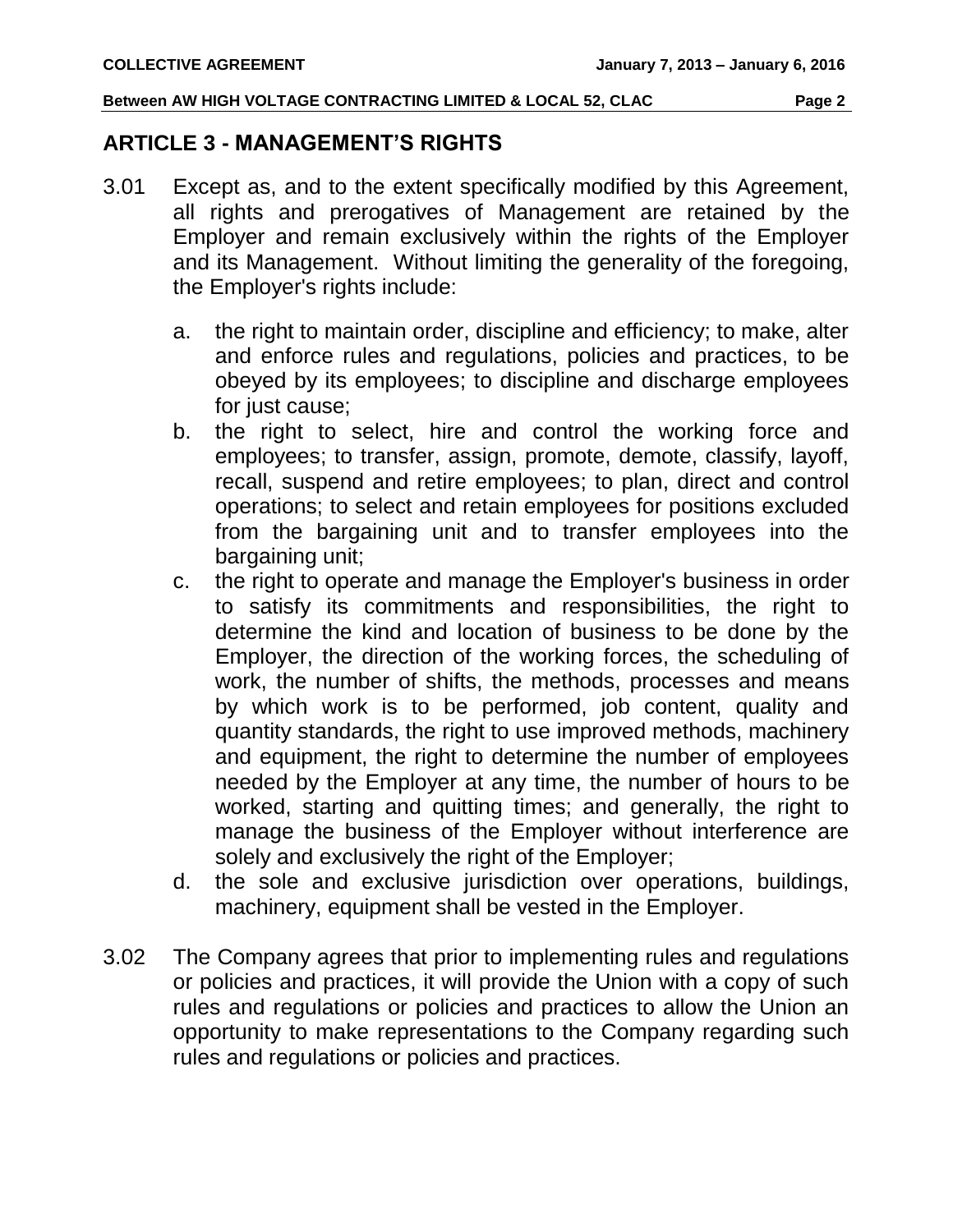#### <span id="page-4-0"></span>**ARTICLE 4 - UNION REPRESENTATION**

4.01 The Employer recognizes the right of the Union to select or otherwise appoint a number of stewards to assist employees in presenting any complaints or grievances they have to representatives of the Employer.

In no case, however, shall the number of stewards exceed two (2) for the first fifty (50) employees and one (1) additional steward for every additional twenty-five (25). The Union will advise the Employer, in writing, of the identity of Union representatives and the Employer shall not be obliged to recognize such persons until it has been so informed.

4.02 The Union acknowledged that stewards have regular duties to perform as employees of the Employer and that such employees will not leave their regular duties for the purpose of conducting business in connection with the Administration of the Agreement or the investigation or presentation of grievances, without first obtaining the permission of their Foreman or immediate Supervisor. Such permission will not be unreasonably withheld.

The Employer will pay stewards at their regular hourly rate for time spent attending such meeting during their working hours.

- 4.03 Representatives of the Union will have access to visit job sites or convening yards during normal working hours subject to the following:
	- a. The Union representative shall identify himself to the job Foreman upon arriving at a job site;
	- b. In no case will such representative interfere with the progress of work.
- 4.04 The Union has the right to appoint the members of a Negotiating Committee. Employees on the committee shall be paid by the Employer at their regular hourly rates for all time spent on negotiating a collective agreement with the Employer, whenever this takes place during the regular working hours of the employees concerned.
- 4.05 Union stewards will be laid off only in proportion to the employee numbers outlined in article 4.01. This means that one union steward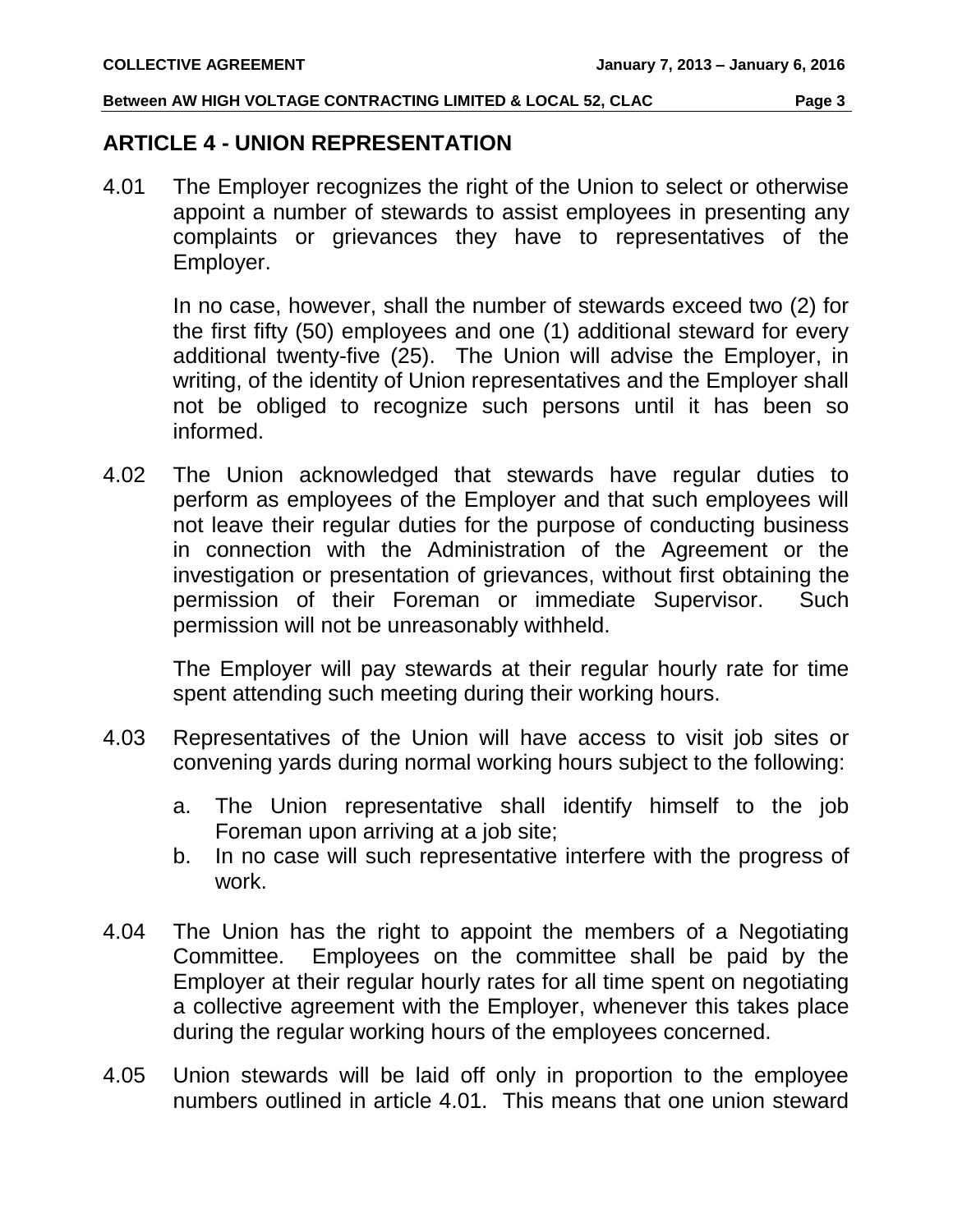may be laid off after 25 employees have been laid off, and one additional union steward may be laid off for each additional 25 employees laid off. This article shall apply only if the union steward is able to perform the work available at the time of layoff.

#### <span id="page-5-0"></span>**ARTICLE 5 - NO STRIKES OR LOCKOUTS**

- 5.01 During the term of this Agreement, or while negotiations for a further agreement are being held, the Union will not permit or encourage and employees shall not engage in any strike, slowdown, or any stoppage of work or otherwise restrict or interfere with the Employer's operation through its members.
- 5.02 During the term of this Agreement, or while negotiations for a further agreement are being held, the Employer will not engage in any lockout of its employees.
- 5.03 The word "strike" and the word "lockout" as used in Article 5.01 above shall have the same meaning given to those words in the Ontario Labour Relations Act, R.S.O. 1980.
- 5.04 The Employer shall not require an employee to work on any projects or sites that are under a legal strike or lockout.

## <span id="page-5-1"></span>**ARTICLE 6 - UNION MEMBERSHIP**

- 6.01 The Union and the Employer will cooperate in maintaining a desirable and competent labour force. The Employer will notify the Union of manpower requirements giving as much prior notice as possible. The Union will provide a list of manpower available. The Employer at its discretion may hire employees so listed or from other sources.
- 6.02 Students employed by the Employer during the summer vacation months of May, June, July and August shall be exempt from the pension plan and the benefit plan provisions of this Collective Agreement. However, in the event that such students continue to be employed beyond the second week in September, the Employer agrees to retroactively contribute pension benefit plan contributions for all hours worked in the preceding two (2) months by such employees.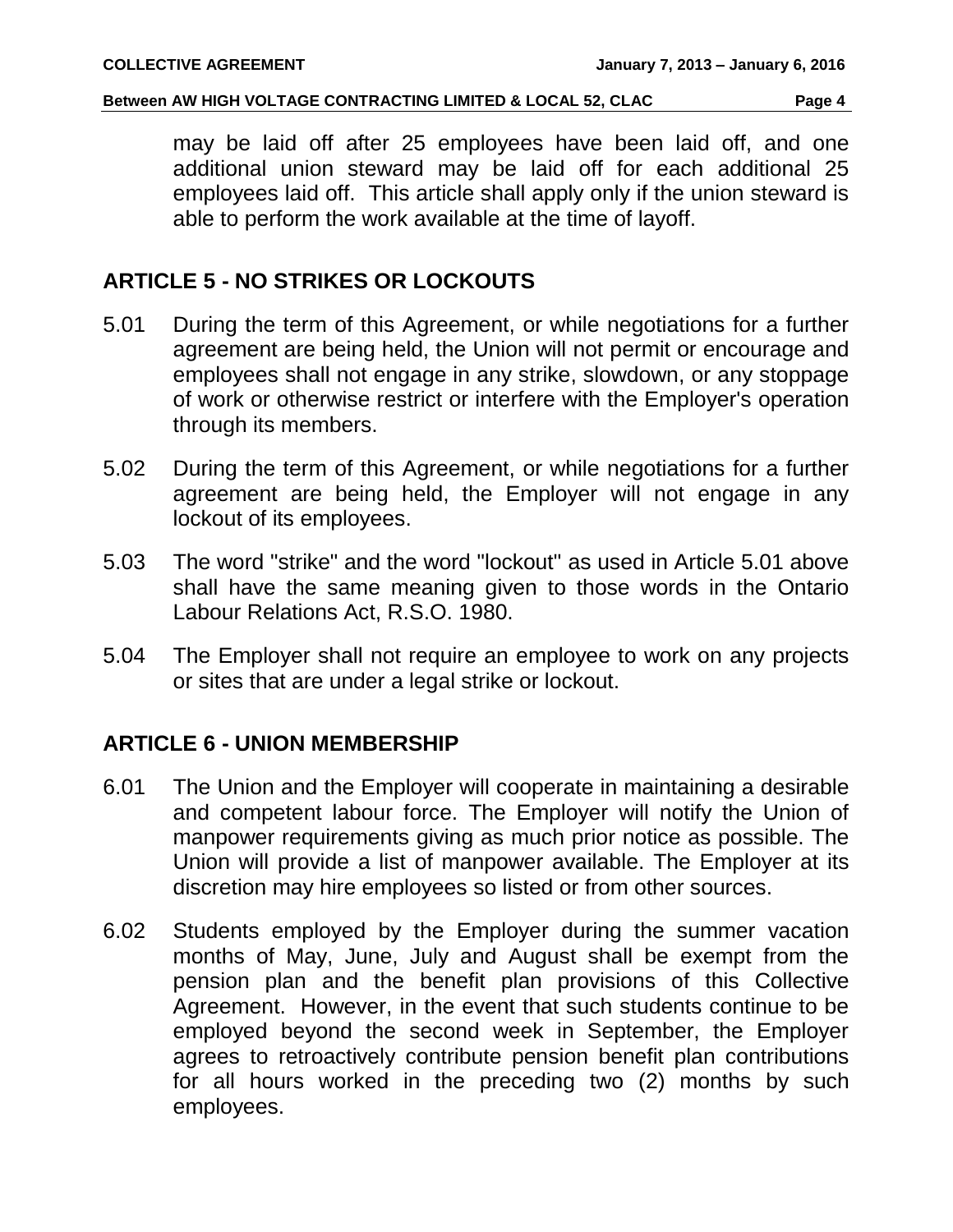- 6.03 New employees will be hired on a six (6) month probationary period and thereafter shall attain regular employment status. Probationary employees shall not have the right to grieve a discharge or layoff.
- 6.04 Probationary employees are covered by the Agreement, excepting those provisions that specifically exclude such employees.

## <span id="page-6-0"></span>**ARTICLE 7 - CHECK-OFF**

#### 7.01

- a. The Employer shall deduct from each employee, from the commencement of employment, an amount equal to Union Dues as set by the National Convention of the Union and as continued within the Employer Dues Directive issued by the Union office.
- b. The Employer is authorized to deduct any administration dues owing by an employee to the Union when hired.
- c. The total amount(s) checked off and/or deducted on behalf of the Union will be turned over by the Employer to the Union by the fifteenth  $(15<sup>th</sup>)$  day of each month following the month for which the monies were deducted, together with an itemized list of the employees for whom the deductions are made and the amount turned over for each.
- 7.02 Employees who, because of conscientious objection, as determined by the Union's internal guidelines, cannot support the Union may apply to the Union in writing. Such application shall outline the nature of the conscientious objection.
- 7.03 In order that the Employer may have definite instructions as to what amounts are to be deducted for Union dues and initiation fees, it is agreed that the Union will promptly notify the Employer, in writing, over the signature of its designated officer, the amount of the deduction to be made by the employee for regular Union dues, and the Employer shall have the right to continue to rely on such written notification until it receives other written notification from the Union signed with the same formality.
- 7.04 The Union agrees to hold the Employer harmless against all claims, demands and expenses should any person at any time contend or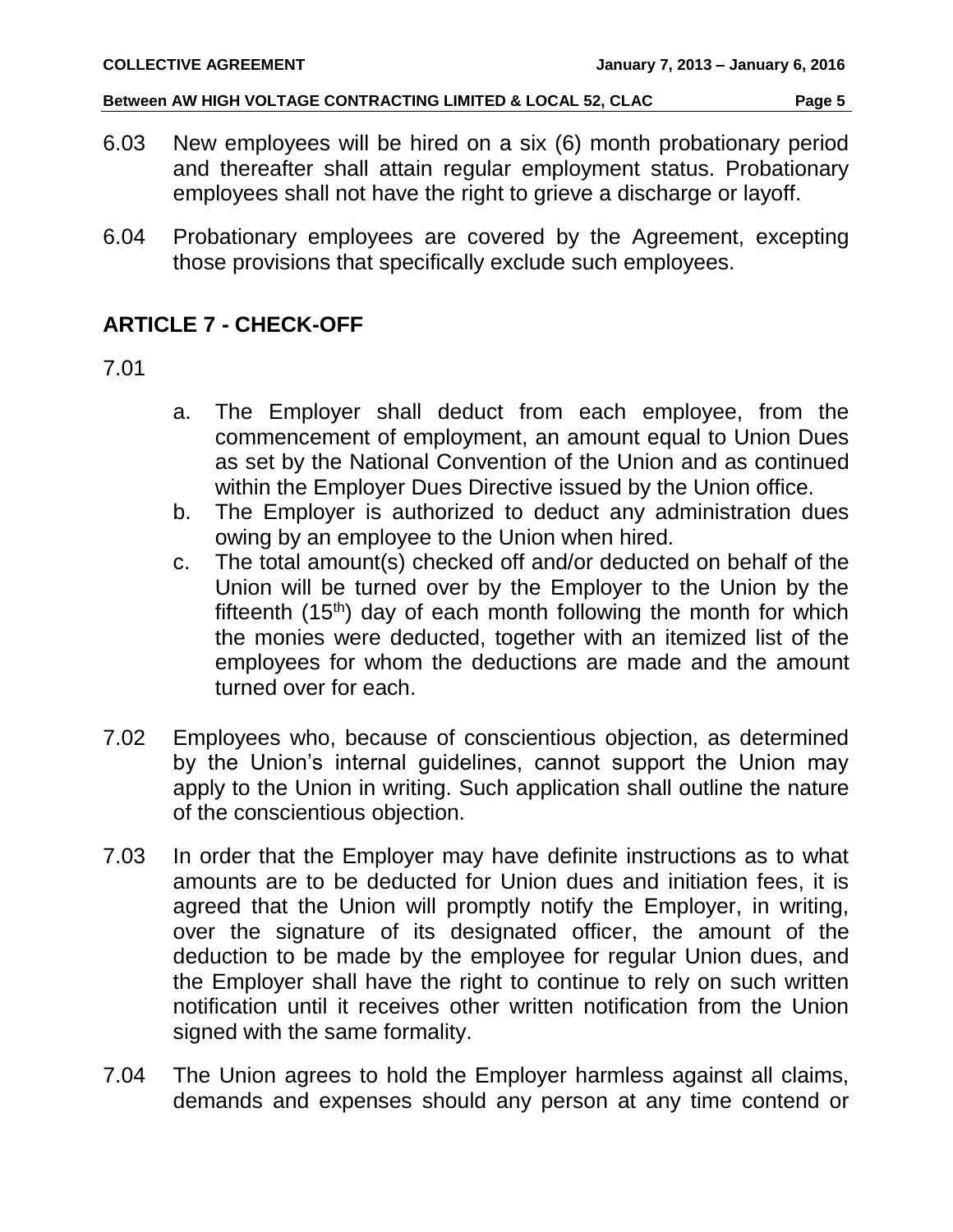claim that the Employer has acted wrongly or illegally in making such deductions.

#### <span id="page-7-0"></span>**ARTICLE 8 - WAGES AND RATES OF PAY**

- 8.01 The wage rates applicable to the various job classifications and Ontario Labour Relations Board areas are set forth on Schedule "A" attached to this Agreement and forming part of this Agreement.
- 8.02 An employee permitted to come to work without having been notified that there will be no work available, and who is sent home because of lack of work before he has worked two (2) hours, shall receive a minimum of two (2) hours' pay at his prevailing hourly rate, provided however, that the provisions of this Article shall not apply in any case in which the lack of work is caused by a labour dispute.

## <span id="page-7-1"></span>**ARTICLE 9 - HOURS OF WORK AND OVERTIME**

- 9.01 It is hereby expressly understood and agreed that the provisions of this Article 9 are for the purpose of computing overtime and shall not be construed to be a guarantee of or a limitation upon the hours of work to be done per day or per week or otherwise nor a guarantee of working schedules.
- 9.02 The Employer will attempt to distribute overtime work as evenly as possible among employees who normally perform the work and who indicate they wish to work overtime.
- 9.03 Because of the difference in the nature of work between "cost plus" crews and "specific contract" crews, Article 9 shall be divided into two (2) sections. Article 9.04 to 9.06 shall apply to "cost plus" crews, and Article 9.07 to 9.09 shall apply to "specific contract" crews.

#### 9.04 **Cost Plus Crews**

Regular shifts shall be between eight (8) and twelve (12) hours in length. When the Employer obtains new work, the Union and the Employer shall meet to determine the length and times of shifts involved. If no agreement is reached, the parties agree to follow the arbitration process as set forth herein.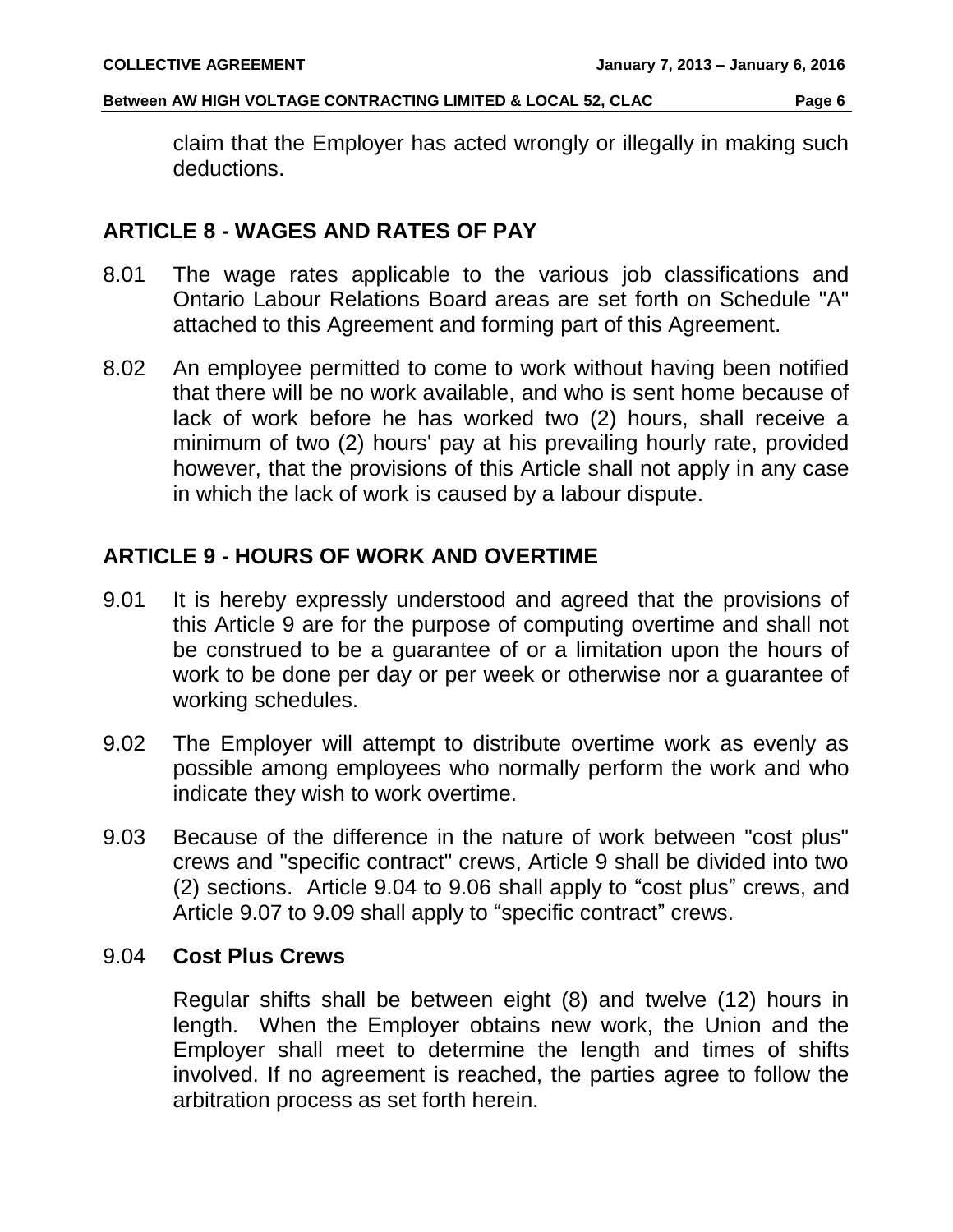- 9.05 Overtime shall be paid at a rate of two (2) times the rate of pay exclusive of premiums for all work done beyond the regular shift. Overtime shall also be paid for all work done beyond ten (10) shifts per two (2) week pay period at a rate of two (2) times the regular rate of pay. Regardless of length of shifts, overtime at the rate of two (2) times the regular rate of pay shall be paid for all hours worked beyond eighty-eight (88) hours in a two week pay period.
- 9.06 No employee shall be required to work more than two (2) consecutive weekends, unless the employee requests to work more than two (2) consecutive weekends. For the purpose of this collective agreement, a weekend shall be defined as the time between midnight Friday and midnight Sunday.

#### 9.07 **Specific Contract Crews**

The normal work week will consist of ten (10) hours per day, forty-four (44) hours per week.

9.08 Employees will be paid overtime at the rate of time and one-half (1<sup>1/2x)</sup> the employee's straight time rate of pay, exclusive of premiums for all hours worked in excess of ten (10) hours per day or forty-four (44) hours per week.

Saturday work will be voluntary.

Regular hours of work and overtime provisions may be amended on a job by job basis by mutual agreement.

9.09 Work shall not normally be performed on Sunday. However, if extraordinary circumstances necessitate work on Sunday, time worked shall be paid at the rate of two times (2x) the regular rate of pay. Such work requires the prior consent of the Union.

## <span id="page-8-0"></span>**ARTICLE 10 - VACATION AND HOLIDAY PAY**

10.01 Vacation and statutory holiday credits shall be paid to employees covered by this Agreement at the rate of ten percent (10%) of the gross wages earned. For tax purposes, such credits shall be added to the employees weekly pay and taxed prior to deduction. It is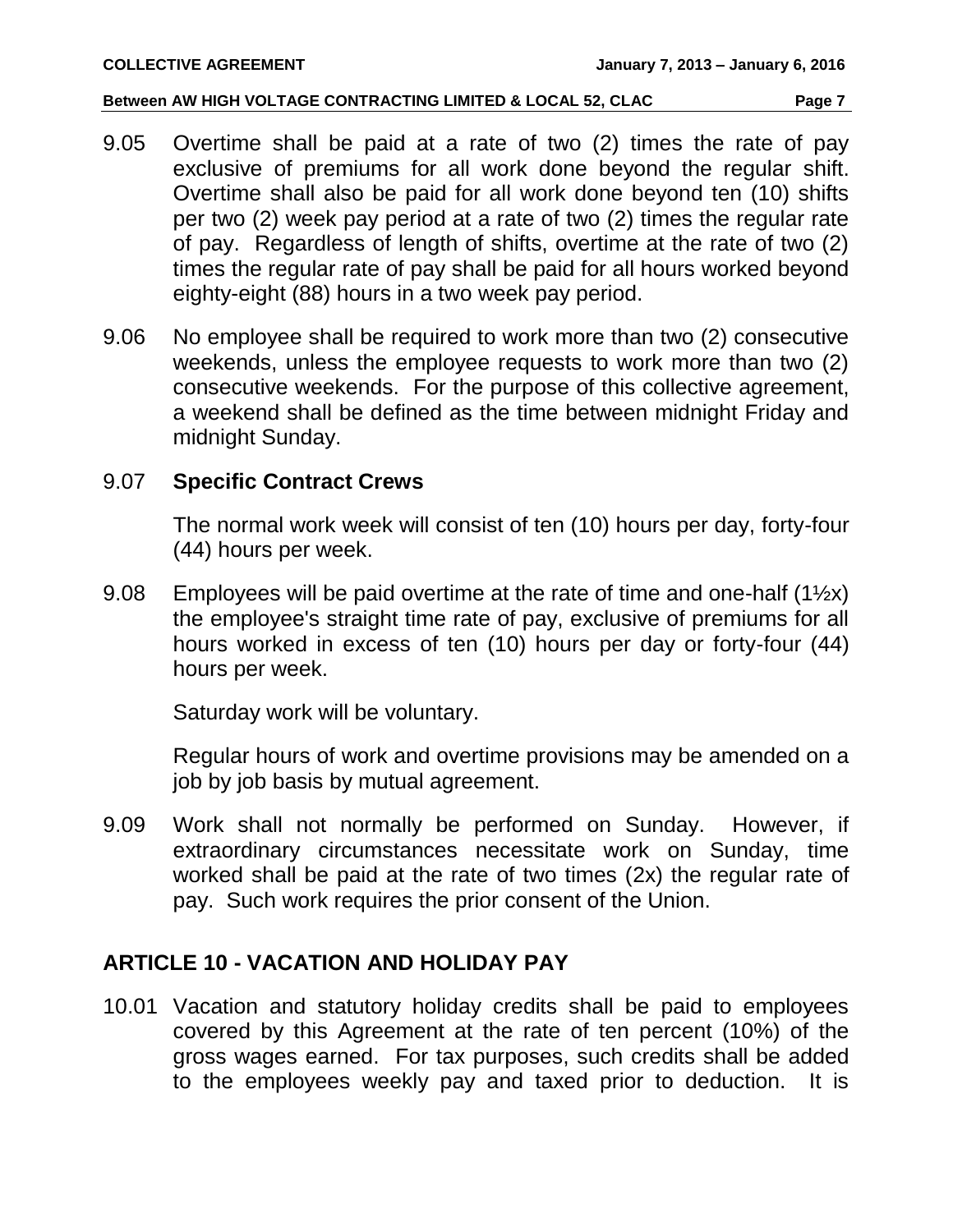understood and agreed that five percent (5%) of the gross wages is to be considered in lieu of statutory holiday pay.

- 10.02 Vacation pay and statutory holiday pay shall be paid to employees in the first pay period in December each year, and on termination.
- 10.03 Employees shall receive two (2) times their regular hourly rate of pay for all hours worked on a statutory holiday. A statutory holiday shall be as defined in the Employment Standards Act.

## <span id="page-9-0"></span>**ARTICLE 11 - PENSION PLAN**

- 11.01 This plan applies to all employees covered by this collective agreement.
- 11.02 It is mandatory for all employees with six (6) continuous months employment to participate in the Pension Plan. New employees will join the Plan immediately upon completing six (6) continuous months of employment.
- 11.03 The employer shall deduct from the covered wages of each eligible employee, each pay, an amount equal to four percent (4%) of such covered wages.
- 11.04 The Employer shall pay an amount equal to four percent (4%) of the covered wages of each eligible employee.
- 11.05 Covered wages as set out in 11.03 and 11.04 above include straight time hourly wages.
- 11.06 The Employer will remit the employee's and the Employer's contribution to the Union Pension Plan registered with the Canada Customs and Revenue Agency (CCRA) and the Financial Services Commission of Ontario (FSCO) as Pension Plan #0398594, a registered money purchase plan, within thirty (30) days following the end of the month for which contributions are payable, together with an itemized list of employees and the amount applicable to each.
- 11.07 The Employer agrees to deduct by way of payroll deduction and send to the Union's Benefit Administration Office, voluntary employee contributions in addition to any collective agreement pension plan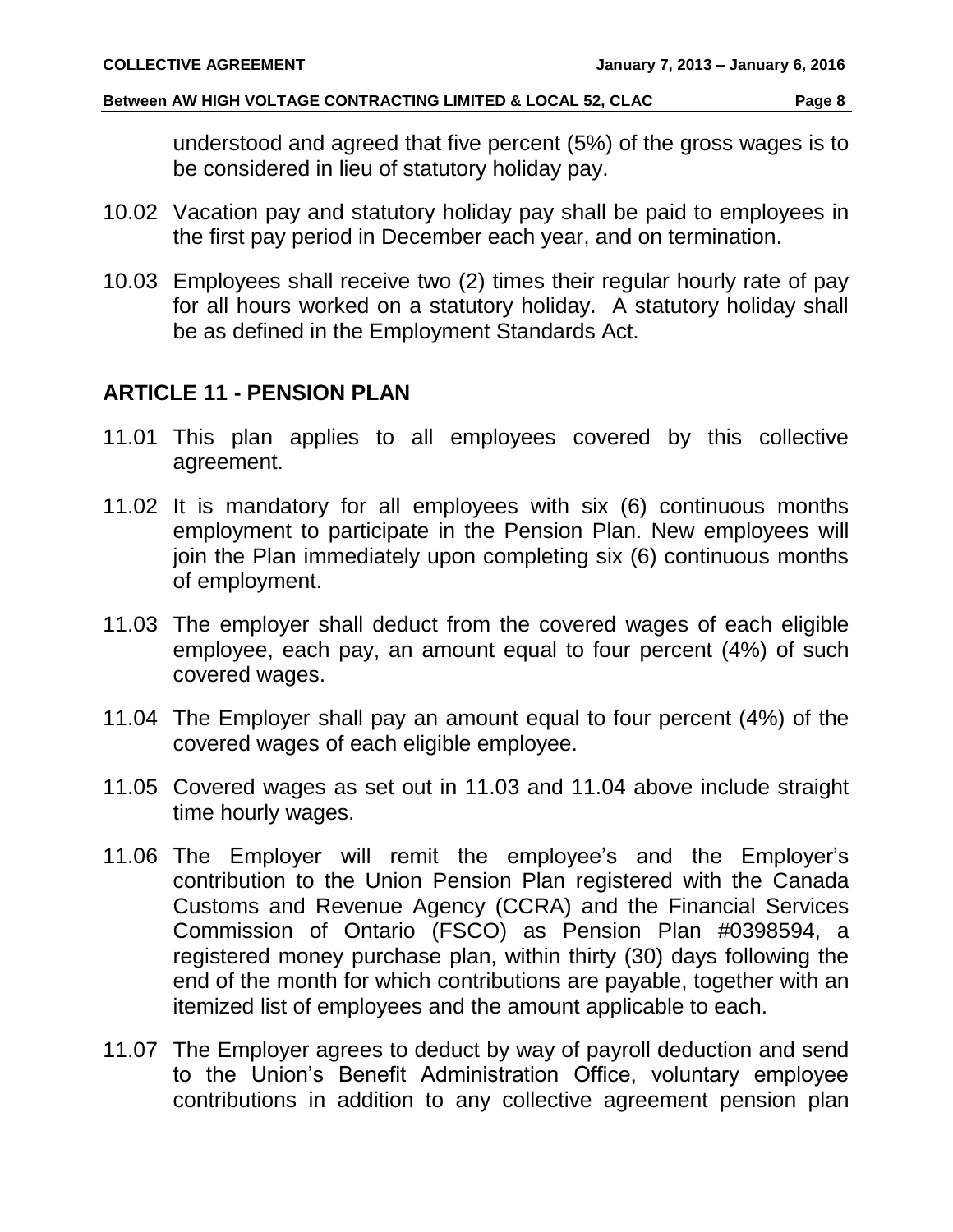contributions. Such amounts shall not exceed the limits established by Revenue Canada. These monies will be recorded separately on the Employer's monthly remittance to the Benefit Administration office.

- 11.08 Employees who wish on a voluntary basis to have additional monies deducted on a regular basis from their pay and sent to the Pension Plan Office shall request a form from the Employer provided by the CLAC Benefit Administration Office. A copy of the completed form shall be sent to the Benefit Administration Office with the first remittance of such additional voluntary contributions.
- 11.09 Employees may elect to make voluntary pension contributions via payroll deduction. Such arrangements must be made via the company once per year before or on February 1st each year.

#### <span id="page-10-0"></span>**ARTICLE 12 - HEALTH INSURANCE**

12.01 The Employer agrees to pay, beginning with the first day of employment, one dollar and sixty-five cents (\$1.65) per hour to the Union benefit plan for each hour worked by each regular employee covered under this Agreement as an irrevocable contribution to the Union's benefit plan.

Effective January 1, 2014 this amount will increase to one dollar and seventy cents (\$1.70) per hour.

Effective January 1, 2015 this amount will increase to one dollar and seventy-five cents (\$1.75) per hour.

12.02 The Union commits itself to keep each employee for whom the Employer has remitted covered for this benefit as long as there is enough money on the individual's account.

In case there is not enough money on the employee's account, the employee will be notified by the Union and given an opportunity to remain covered under a pay direct basis.

12.03 Employer contribution to the health fund and to the pension plan shall be recorded on a remittance sheet supplied by the Union. On this sheet, the Company will enter: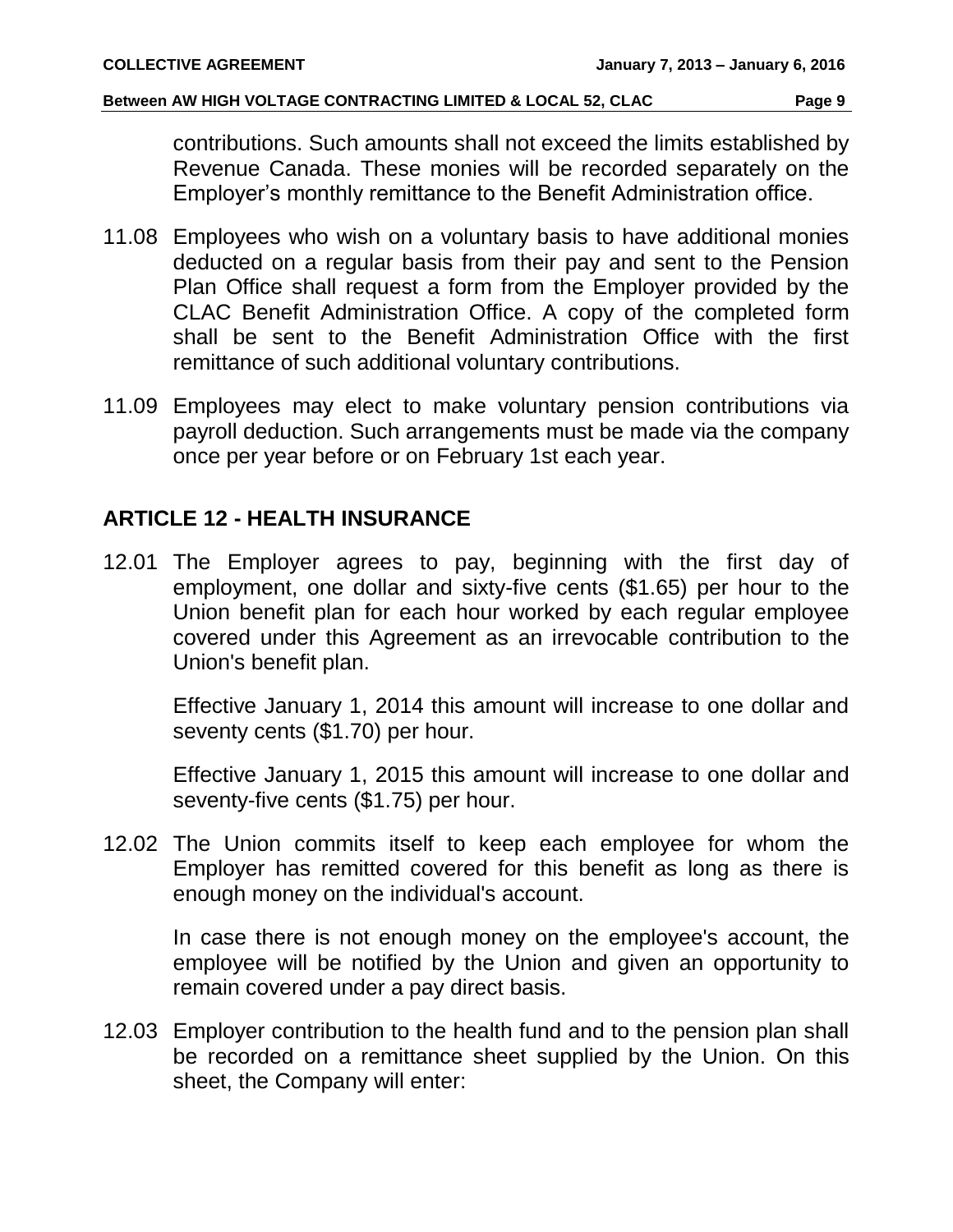- 1. Name of employee;
- 2. Total hours worked during the month for which remittance is made;
- 3. Date of hire for new employees only;
- 4. Social insurance number for new employees only;
- 5. Date of termination;
- 6. Hourly rate of pay;
- 7. Total sum of Employer contribution.

The Employer will forward two (2) copies of the remittance sheet plus one (1) separate cheque for the combined amount of the Employer's contribution to the Union monthly, not later than the fifteenth (15th) of the following month.

- 12.04 When the Employer hires new employees who are not members of the Union, the Employer shall inform the Union of the hiring of such employees within two (2) weeks of the date of hiring and furnish the Union with the following information on the employee involved: 1) name, 2) address, 3) date of birth, 4) telephone number, 5) social insurance number, 6) family status, 7) date of hire, and 8) occupation.
- 12.05 All money being earned by the employee, such as the Employer's contribution to the benefit plan and pension plan, as well as deductions made off the employee's wages, such as Union dues, is a trust fund in the hands of the Employer until the money is paid to the Union.

## <span id="page-11-0"></span>**ARTICLE 13 - EDUCATION AND ASSISTANCE FUND**

- 13.01 The Employer shall contribute ten cents (\$0.10) for every hour worked for each employee covered by this Agreement and remit such contributions monthly, together with other remittances to the Union, and accounted for on the remittance form provided by the Union.
- 13.02 The purpose of the Education and Assistance Fund is to assist members in exercising their right to work and have access to jobsites, to educate and instruct members in the competent and safe practice of their trade and to instruct Stewards in the practice of progressive labour relations on behalf of members.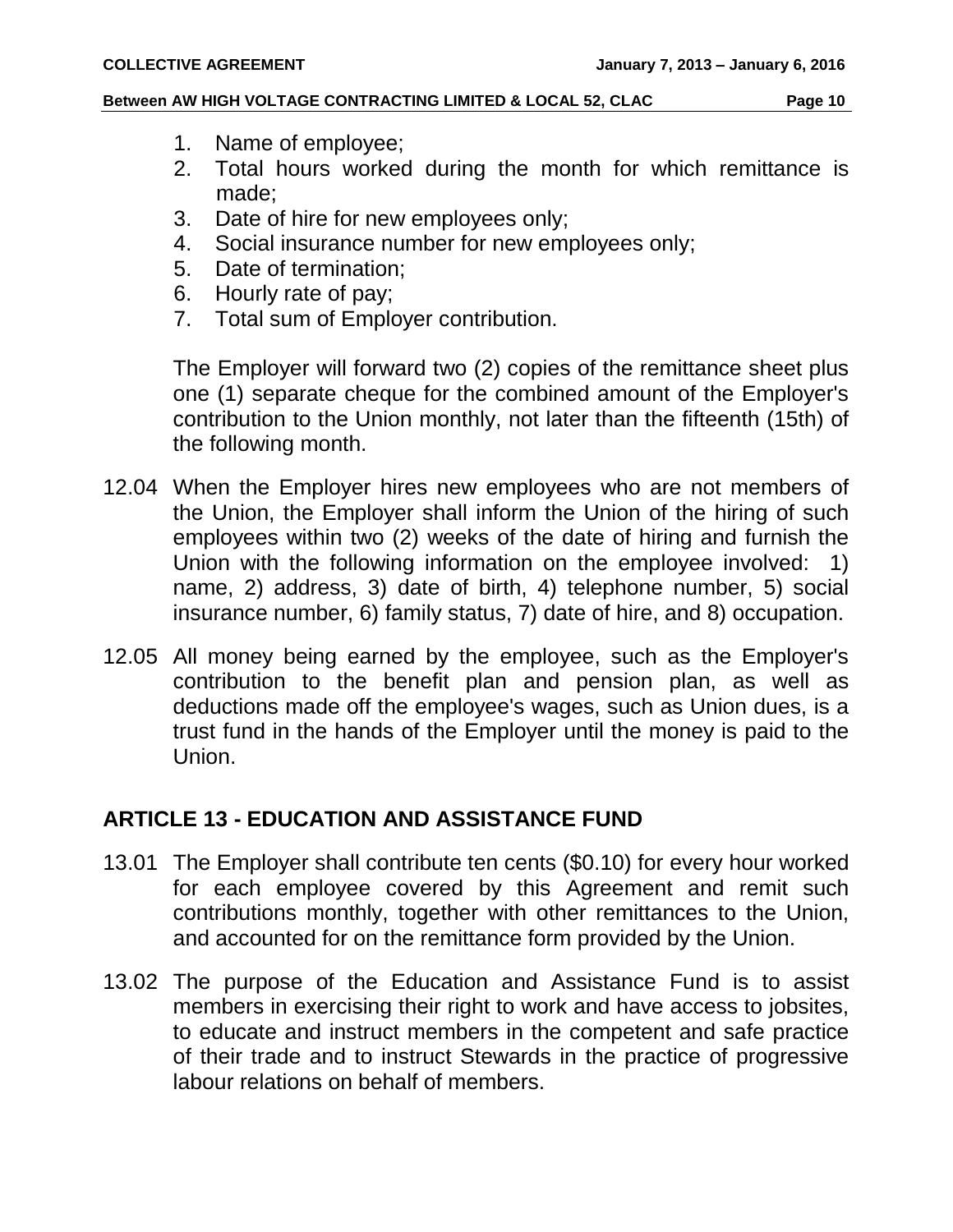## <span id="page-12-1"></span><span id="page-12-0"></span>**ARTICLE 14 - TRANSPORTATION, TRAVEL TIME AND ROOM AND BOARD**

- 14.01 All employees who are required to use their own vehicles for transportation purposes shall be paid at a rate of fifty cents (\$0.50) per kilometer for all distances driven beyond a thirty-two (32) kilometer radius from the Employer's yard for all distances driven between job sites. Employees shall be obligated to travel together as much as possible. No employee shall be obligated to carry more than three (3) passengers in his vehicle.
- 14.02 All employees shall be paid travel time in excess of one (1) hour per day, at their regular hourly rate, to and from any job that is located more than thirty-two (32) kilometers from the Employer's yard.
- 14.03 There shall be a travel free zone shall defined as per the Ontario Labour Relations Board area 8 described as follows; the city of Toronto, the Regional Municipalities of Peel and York, the Towns of Oakville and Halton Hills and that portion of the Town of Milton within the geographic Townships of Esquesing and Trafalgar, the Towns of Ajax and Pickering in the Regional Municipality of Durham, and the County of Simcoe. If a job is located outside of the travel free zone the Employer may require the employee to accept a sum of one hundred dollars (\$100.00) per day in lieu of the transportation and travel allowances provided for in Articles 14.01 and 14.02. Employees who prefer to take up temporary residence closer to the job may use this allowance to pay for room and board.

If for economic reasons the above stated allowance is not possible for a specific job outside of the travel free zone the Employer and the Union may, by mutual agreement, waive all or part of the said benefit.

- 14.04 If an employee is requested to use his vehicle for hauling company materials or for transporting company personnel, he shall be paid fifty cents (\$0.50) per kilometer for such use.
- 14.05 When an employee is sent out of town by the Employer, he shall continue to receive the hourly rate and hours of work which apply in the employee's home region.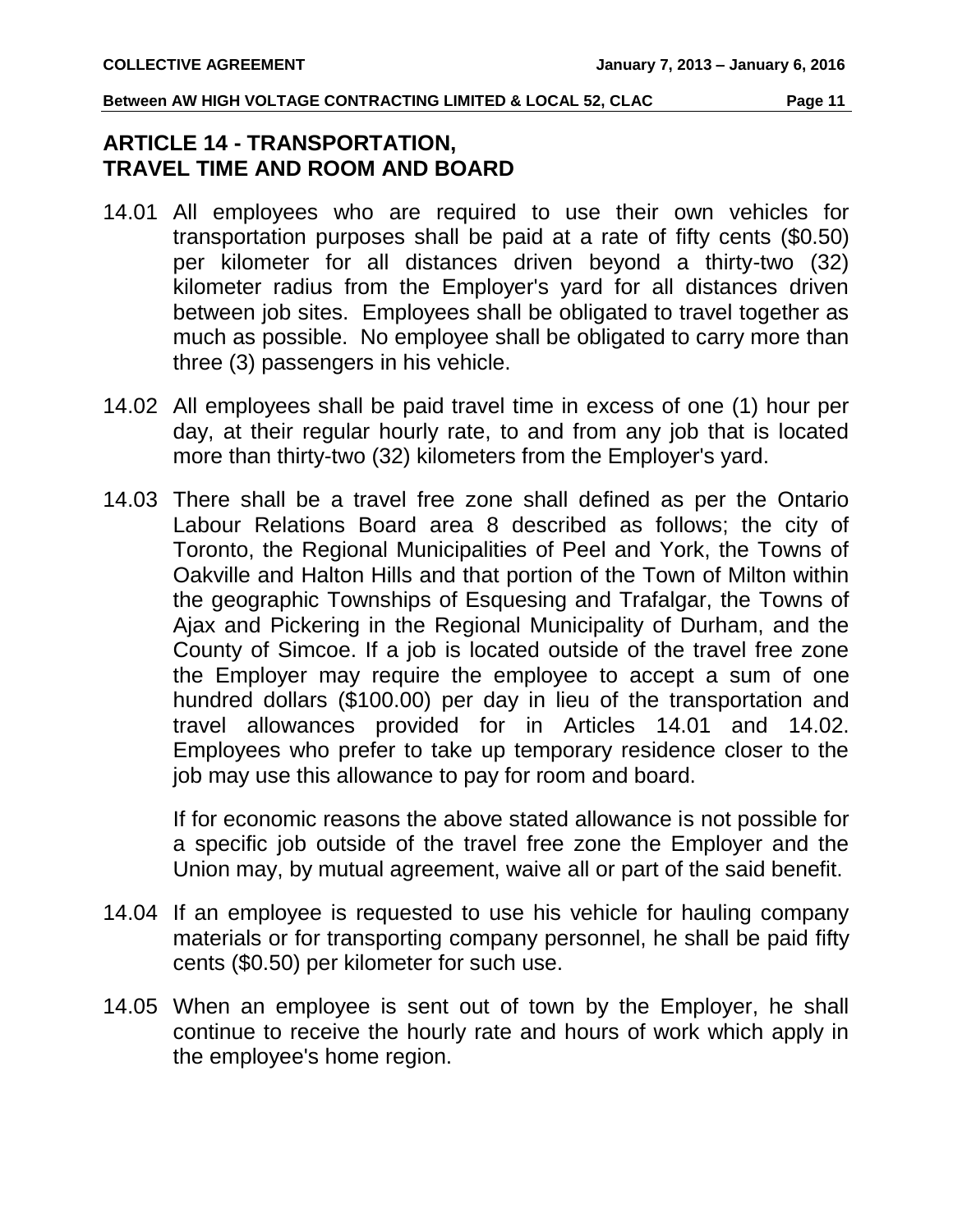#### <span id="page-13-0"></span>**ARTICLE 15 - SAFETY AND PROTECTIVE EQUIPMENT**

- 15.01 All employees shall wear safety hats purchased at their own expense.
- 15.02 The Employer shall provide each line employee past probation with seven hundred and fifty dollars (\$750.00) safety clothing and boot spending account each year. Employees will be allowed to purchase protective clothing at AGO Industries or Millworks Manufacturing through the Employer's account as well as present a receipt for reimbursement for certified safety boots purchased by the employee at the store of their choice.

The Employer shall provide each shop employee past probation with two hundred dollars (\$200.00) for a boot spending account each calendar year. The Employer also commits to provide and maintain the work clothing of each shop employee.

- 15.03 Each vehicle supplied by the Employer shall be equipped with a fully stocked first aid kit. It shall be the responsibility of the vehicle's regular driver to keep the first aid kit properly stocked, during his daily circle check of the vehicle.
- 15.04 The Employer shall issue one (1) pair of safety glasses, and one (1) pair of externally worn hearing protectors, to each employee required to wear such safety equipment in the performance of his duties. Employees who require additional pairs of ear or eye protectors will be issued same by the employer, and the cost of such replacement items will be deducted from the employee's pay.
- 15.05 Specialized safety equipment shall be provided by the Employer, and shall remain the property of the Employer.
- 15.06 At least once every three (3) months a health and safety committee shall meet to discuss, encourage and implement safety in the workplace. The committee shall consist of at least two (2) union members, and two (2) management representative(s). Meetings shall be held during normal working hours, and employee members of the committee shall be paid for all reasonable time spent in safety meetings or in performing duties related to their responsibilities as safety committee members. Minutes of safety committee meetings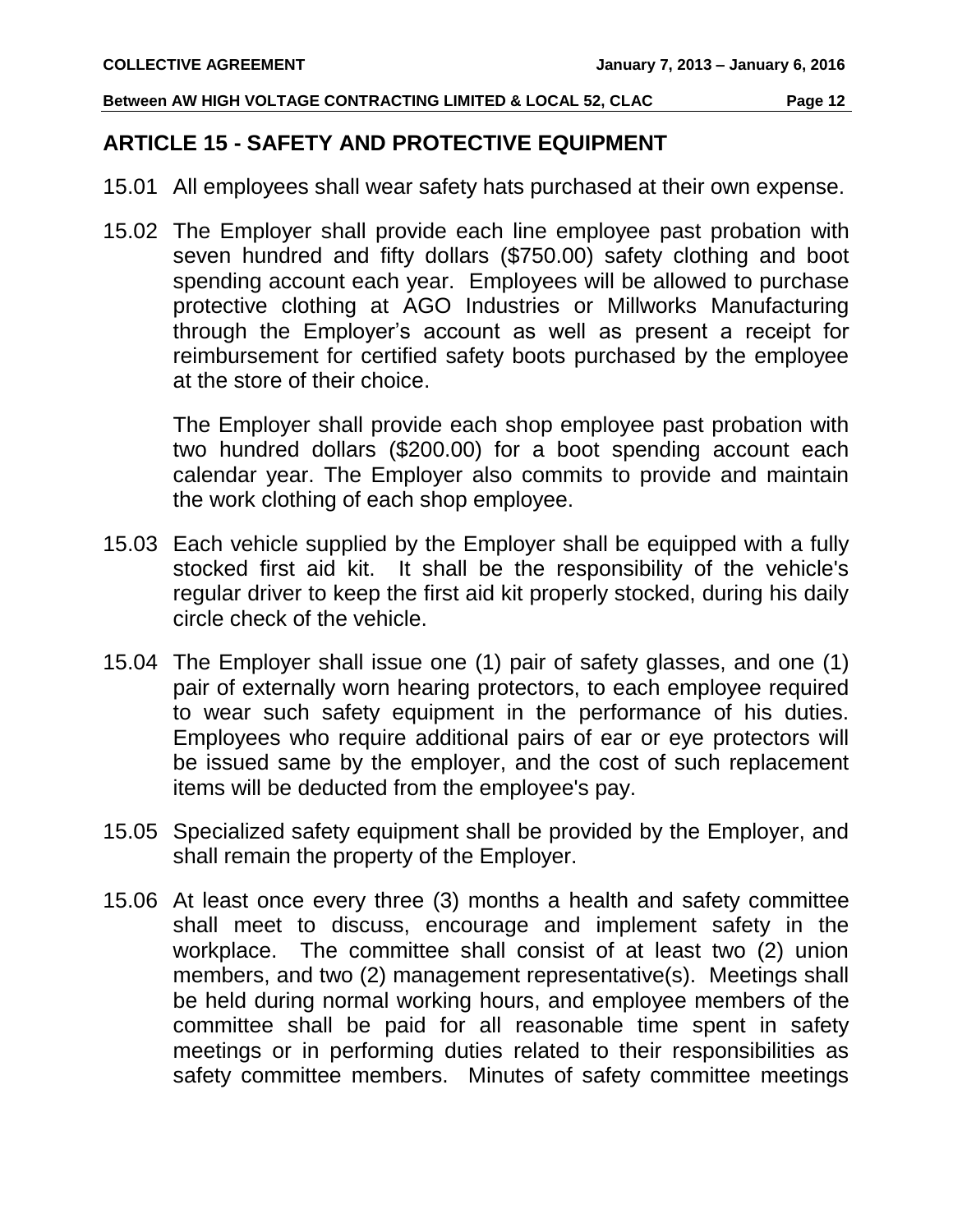shall be kept and posted in the employee job shack, and in the service garage.

15.07 All employees shall be required to have a valid driver's license.

#### <span id="page-14-0"></span>**ARTICLE 16 - REST PERIODS**

- 16.01 There shall be two (2) rest breaks with pay of ten (10) minutes duration each, daily, one in the morning and one in the afternoon.
- 16.02 There shall be one (1) lunch break, without pay, of at least one-half (½) hour per normal work day, and this rest period shall be taken at about the middle of the work day.
- 16.03 Before commencing overtime work, employees shall be entitled to a ten (10) minute paid rest break.

#### <span id="page-14-1"></span>**ARTICLE 17 - BEREVEMENT LEAVE**

17.01 An employee shall be granted up to three (3) regular scheduled workdays' leave, without loss of pay or benefits, in the case of death of a parent, spouse, brother, sister or child.

Payment shall be made only to the extent of time lost for making arrangements and attending the funeral. In order to claim payment, an employee may be required to provide a death certificate.

- 17.02 An employee shall be granted a minimum of one (1) regular scheduled workday leave, without loss of pay or benefits, in the case of death of a parent, spouse, brother, sister or child, for the purpose of a mourning period when the employee cannot attend the funeral.
- 17.03 In order to qualify for bereavement leave, the employee must have completed one (1) or more years of employment. Employees shall not be paid bereavement leave for days normally not worked, if on vacation time, if on paid holidays, and if receiving compensation from any other source.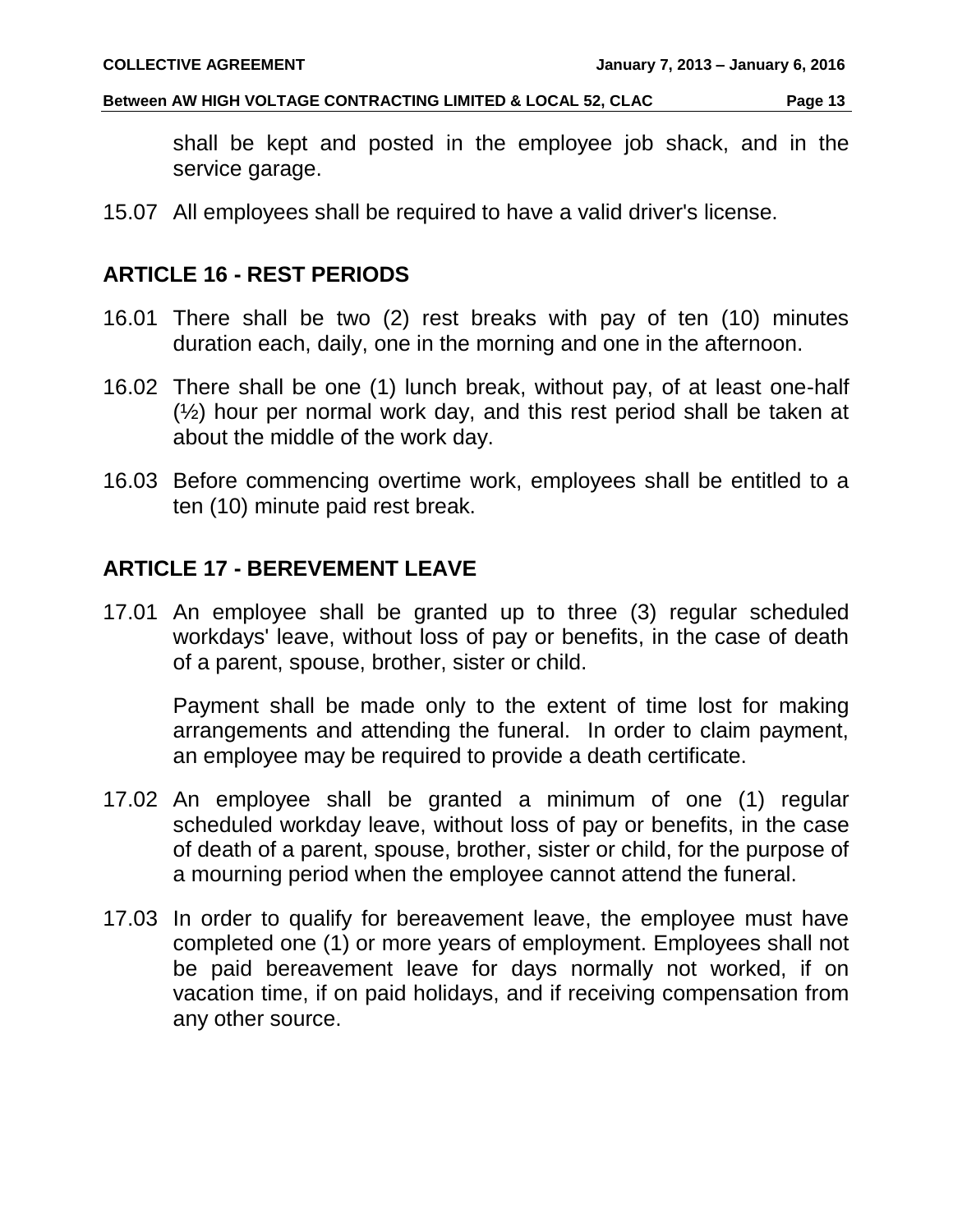#### <span id="page-15-0"></span>**ARTICLE 18 - LAYOFFS**

18.01 Before giving notice of lay-off, the Employer will first meet with a steward or CLAC Representative to discuss alternatives, and to discuss the employees affected.

#### <span id="page-15-1"></span>**ARTICLE 19 - GRIEVANCE PROCEDURE**

19.01 The grievance procedure herein provided for are among the most important matters in the successful administration of this Agreement.

The Employer and the Union therefore agree that the designated grievance procedure, as hereinafter set forth, shall serve as and constitute the means to be utilized by the griever for the prompt disposition, decision and final settlement of a grievance arising in respect of the interpretation, application, administration, or alleged violation of this Agreement, and the specifically designated grievance procedure shall be strictly followed. Wherever the term "grievance procedure" is used in this Agreement, it shall be considered as including the arbitration process.

- 19.02 "Grievance" shall mean a complaint or claim concerning improper discipline or discharge, or a dispute with reference to the interpretation, application, administration or alleged violation of this Agreement.
- 19.03 The Employer shall be under no obligation to consider or process any grievance unless such grievance has been presented to the Employer in writing at Step 1 of the grievance procedure within five (5) days from the time the circumstances upon which the grievance is based were known or should have been known by the griever. However, if the Employer does consider or process a grievance which has been presented late, the Employer shall not be stopped or precluded at any stage from taking the position that the grievance is late and not arbitrable.
- 19.04 All time limits referred to in the grievance procedure herein contained shall be deemed to mean "work days."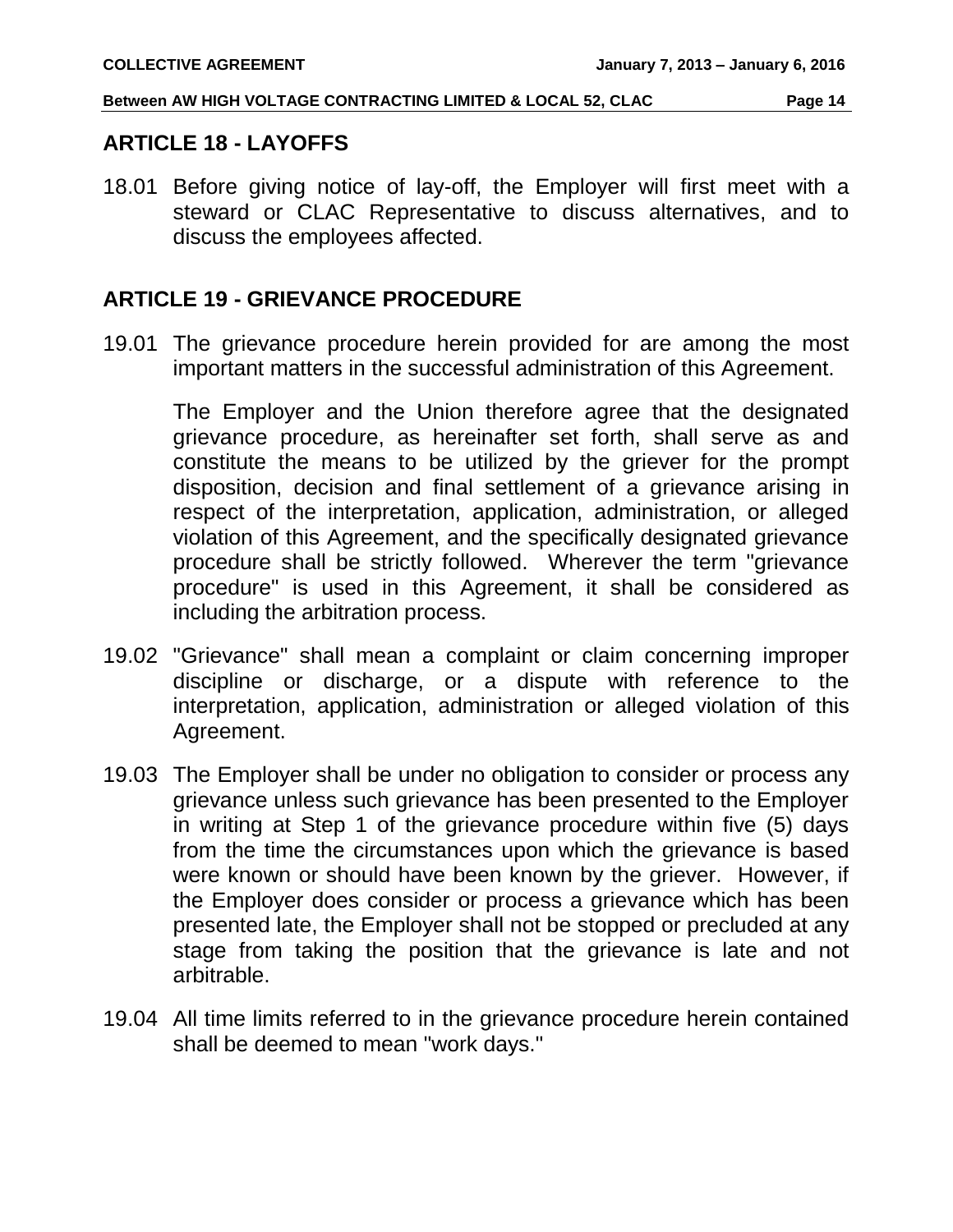19.05 No employee shall have a grievance until he has discussed his complaint with his Foreman. If the employee's Foreman does not promptly settle the matter to the employee's satisfaction, an employee's proper grievance may be processed as follows:

#### **Step 1**

If an employee has a grievance, the grievance shall, within five (5) days referred to Article 19.03 hereof, be reduced to writing and presented to the designated Employer representative. The designated Employer representative shall give the griever a written reply as soon as possible, but not later than five (5) days after such decision. If such reply is not satisfactory to the griever, the next step must be taken within five (5) days of the designated Employer representative's answer, but not thereafter.

The grievance referred to above shall identify:

- a. the facts giving rise to the grievance;
- b. the section or sections of the Agreement claimed violated;
- c. the relief requested;

and shall be signed by the employee.

## **Step 2**

At this step, the written grievance shall be presented to the designated Employer representative within the aforesaid five (5) days of receipt of the designated Employer representative's reply, but not thereafter. A meeting will be held between the Steward together with the griever involved and designated Employer representative and other representatives of the Employer, within five (5) days of the presentation of the written grievance to the designated Employer representative. The designated Employer representative shall give his written reply to the Steward within five (5) days of such meeting.

If the designated Employer representative's reply is not satisfactory to the griever, the next step must be taken within five (5) days after the delivery of the designated Employer representative's reply to the steward, but not thereafter.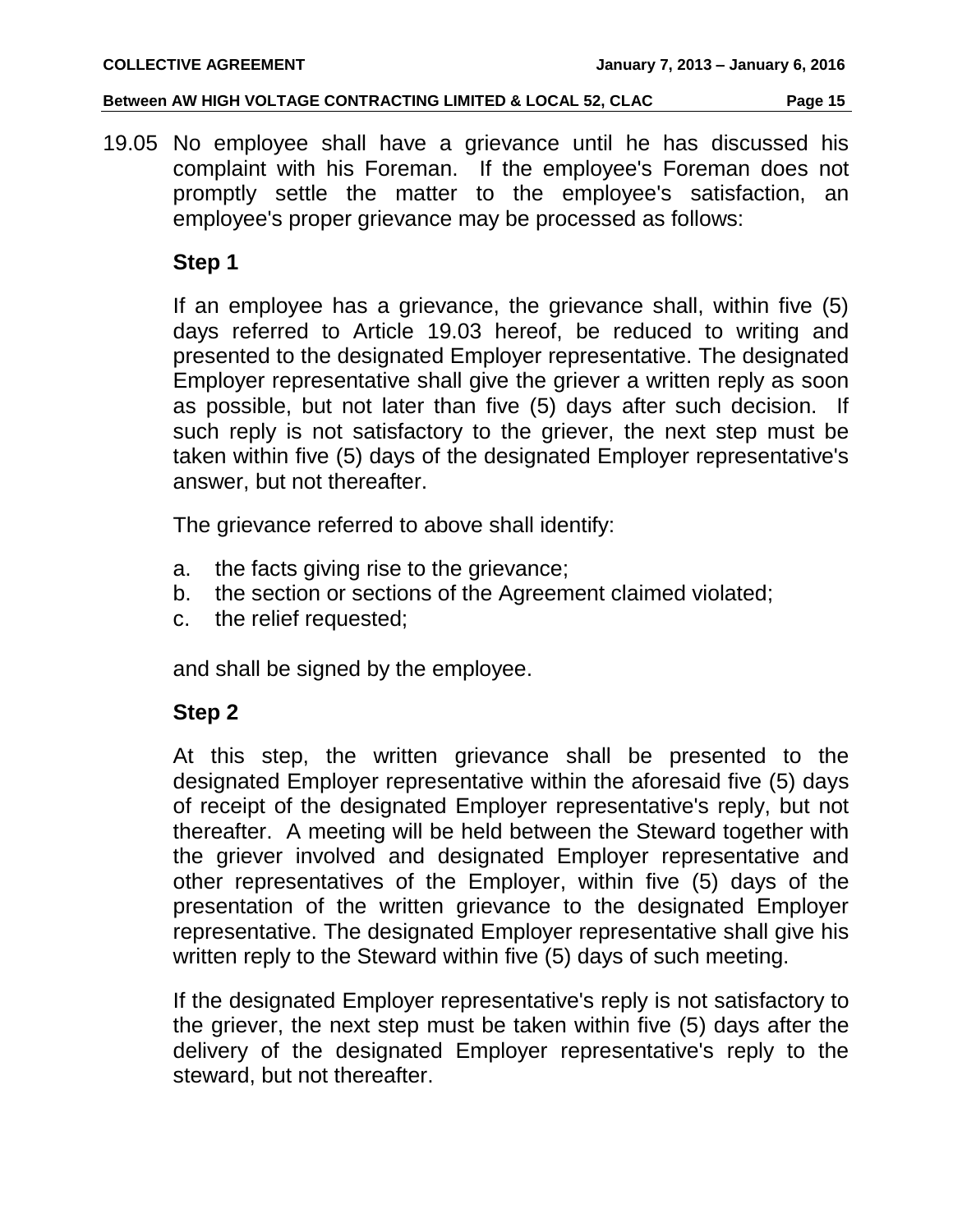#### **Step 3**

In the event the grievance is not settled at Step 2, the party having carriage of the grievance shall request arbitration of the grievance pursuant to Section 133 of the Ontario Labour Relations Act, R.S.O. 1990 within five (5) days from the delivery of the decision at Step 2 to the Steward, but not thereafter.

19.06 The board of arbitration shall not be authorized to make any decisions inconsistent with the provisions of this Agreement, nor to alter, modify or amend any part of this Agreement, nor to adjudicate any matter not specifically assigned to it by the notice to arbitrate specified in Step 3 of Article 19.05 hereof.

#### 19.07 **Union Policy Grievance or Employer Grievance**

A Union policy grievance or an Employer grievance may be submitted to the Employer or the Union, as the case may be, in writing, within ten (10) days from the time the circumstances upon which the grievance is based were known or should have been known by the griever. A meeting between the Employer and the Union shall be held within five (5) days of the presentation of the written grievance and shall take place within the framework of Step 3 of Article 19.05 hereof. The Employer or the Union, as the case may be, shall give its written decision within five (5) days after such meeting has been held.

If the decision is unsatisfactory to the grieving party, the grievance may be submitted to arbitration within fifteen (15) days of the delivery of such written decision and the arbitration sections of this Agreement shall be followed.

If the Employer is not advised of the Union's intention to proceed to arbitration within five (5) days, the Employer shall not be liable for any damages during the foregoing fifteen (15) day period.

The provisions of this paragraph 19.07 shall not be used by the Union to institute a grievance directly affecting an employee or employees which such employee or employees could themselves institute, and the provisions of Article 19.05 hereof shall not thereby be bypassed.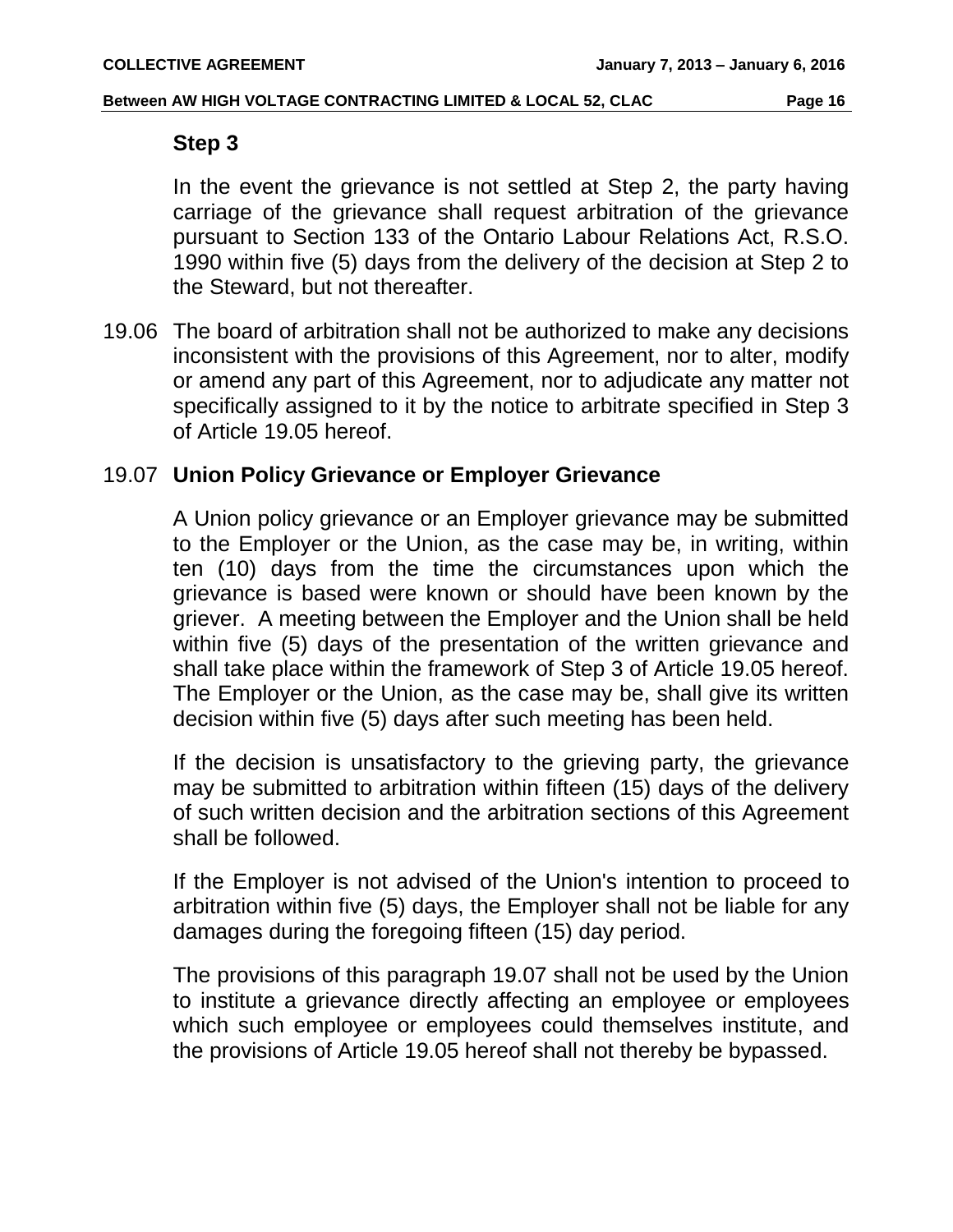#### <span id="page-18-0"></span>**ARTICLE 20 - SUBCONTRACTING OF WORK**

- 20.01 Subject to Article 20.02, the Employer may contract out work where:
	- a. he does not possess the necessary facilities or equipment;
	- b. he does not have and/or cannot acquire the required manpower;
	- c. he cannot provide the specified quality or is unable to meet projected time limits.
- 20.02 The Employer shall not subcontract any bargaining unit work covered by this Agreement if employees qualified to do the work are on layoff; if employees qualified to do the work must be laid off, demoted or discharged as a result of the subcontracting out of work; or if other members of the Union qualified to do the work are available for the work.

#### <span id="page-18-1"></span>**ARTICLE 21 - JOB TRANSFERS**

- 21.01 Employees who are interested in transferring to another position shall advise the Company of such interest by filing a request for transfer. When a job vacancy occurs, the Company will give priority to employees with applications on file prior to hiring a new employee.
- 21.02 Any employee who, for the convenience of the Employer, is temporarily transferred for one (1) or more days to another job for which the rate of pay is different from that in effect for such employee's regular job, shall be paid the higher rate while so employed at the Employer's discretion.
- 21.03 Any employee who, for the convenience and benefit of the employee, is temporarily transferred for more than one (1) day to another job instead of being laid-off due to lack of work, breakdown of machinery, or other like cause, shall be paid the rate for the job to which he is transferred while so employed.

## <span id="page-18-2"></span>**ARTICLE 22 - DURATION**

22.01 This Agreement shall become effective on the seventh (7th) day of January two thousand and thirteen (2013), and shall remain in full force and effect until the sixth day of January, two thousand and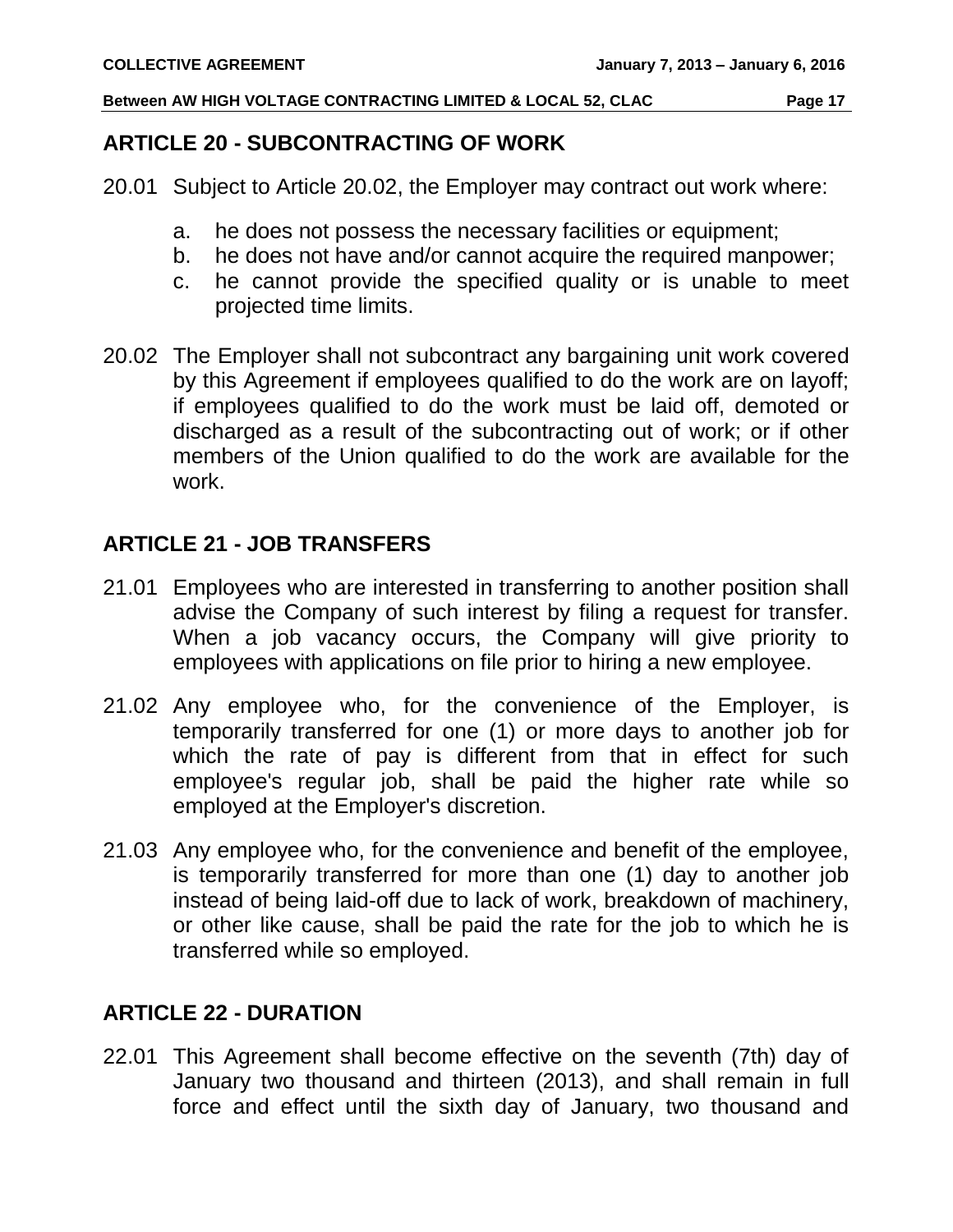sixteen (2016) and shall continue automatically thereafter during annual periods of one year each, unless either party notifies the other party in writing as provided for in Article 23.02 of its desire to negotiate amendments to this Agreement.

- 22.02 Notice that amendments are required shall only be given during the period of not more than ninety (90) days and not less than thirty (30) days prior to the sixth day of January, two thousand and thirteen (2013) or similar periods thereof.
- 22.03 If notice of desire to amend this Agreement is given by either party in accordance with the foregoing, the other party agrees to meet for purposes of negotiations.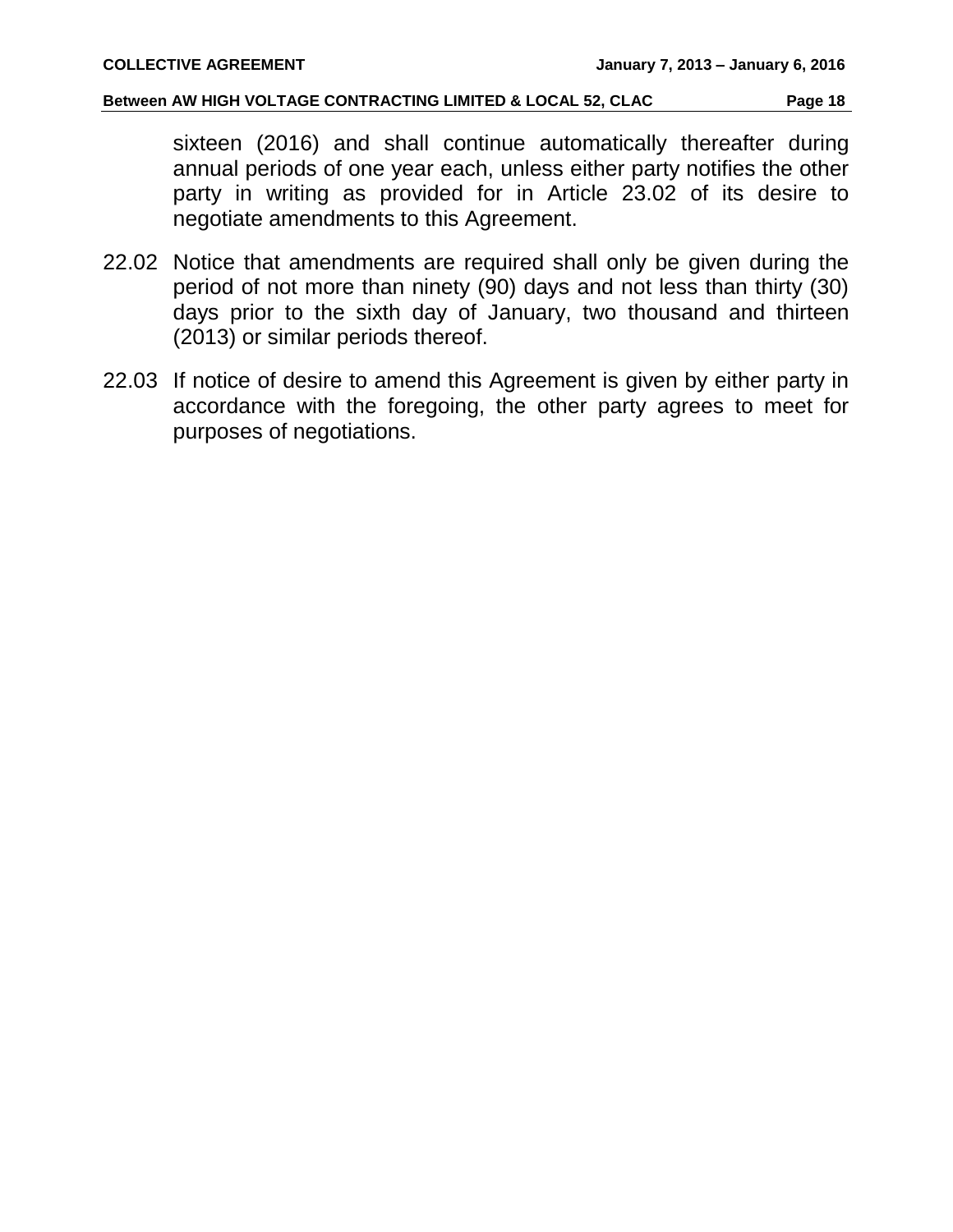| <b>SCHEDULE "A"</b>                     |  |  |  |  |  |  |  |
|-----------------------------------------|--|--|--|--|--|--|--|
| <b>WAGE RATES &amp; CLASSIFICATIONS</b> |  |  |  |  |  |  |  |

|                        | <b>Hourly</b><br>rate | <b>Vacation</b><br>Pay | E&A    | <b>Benefits</b> | <b>Pension</b> | <b>Total</b> |
|------------------------|-----------------------|------------------------|--------|-----------------|----------------|--------------|
| <b>General Foreman</b> | \$52.37               | \$5.24                 | \$0.10 | \$1.65          | \$2.09         | \$61.45      |
| Foreman                | \$46.24               | \$4.62                 | \$0.10 | \$1.65          | \$1.85         | \$54.46      |
| Power Lineman          |                       |                        |        |                 |                |              |
| Journeyman             | \$37.77               | \$3.78                 | \$0.10 | \$1.65          | \$1.51         | \$44.81      |
| Apprentice 4th Year    | 31.92                 | \$3.19                 | \$0.10 | \$1.65          | \$1.28         | \$38.14      |
| Apprentice 3rd Year    | 28.38                 | \$2.84                 | \$0.10 | \$1.65          | \$1.14         | \$34.10      |
| Apprentice 2nd Year    | 24.83                 | \$2.48                 | \$0.10 | \$1.65          | \$0.99         | \$30.06      |
| Apprentice 1st Year    | 21.29                 | \$2.13                 | \$0.10 | \$1.65          | \$0.85         | \$26.02      |
| Journeyman Mechanic    | 33.11                 | \$3.31                 | \$0.10 | \$1.65          | \$1.32         | \$39.50      |

#### January 7, 2013

#### January 7, 2014

|                        | <b>Hourly</b><br>rate | <b>Vacation</b><br>Pay | E&A    | <b>Benefits</b> | <b>Pension</b> | <b>Total</b> |
|------------------------|-----------------------|------------------------|--------|-----------------|----------------|--------------|
| <b>General Foreman</b> | \$53.41               | \$5.34                 | \$0.10 | \$1.70          | \$2.14         | \$62.69      |
| Foreman                | \$47.16               | \$4.72                 | \$0.10 | \$1.70          | \$1.89         | \$55.56      |
| Power Lineman          |                       |                        |        |                 |                |              |
| Journeyman             | \$38.53               | \$3.85                 | \$0.10 | \$1.70          | \$1.54         | \$45.72      |
| Apprentice 4th Year    | 32.55                 | \$3.26                 | \$0.10 | \$1.70          | \$1.30         | \$38.91      |
| Apprentice 3rd Year    | 28.94                 | \$2.89                 | \$0.10 | \$1.70          | \$1.16         | \$34.79      |
| Apprentice 2nd Year    | 25.32                 | \$2.53                 | \$0.10 | \$1.70          | \$1.01         | \$30.66      |
| Apprentice 1st Year    | 21.71                 | \$2.17                 | \$0.10 | \$1.70          | \$0.87         | \$26.55      |
| Journeyman Mechanic    | 33.77                 | \$3.38                 | \$0.10 | \$1.70          | \$1.35         | \$40.30      |

\*January 7, 2015 (to be determined)